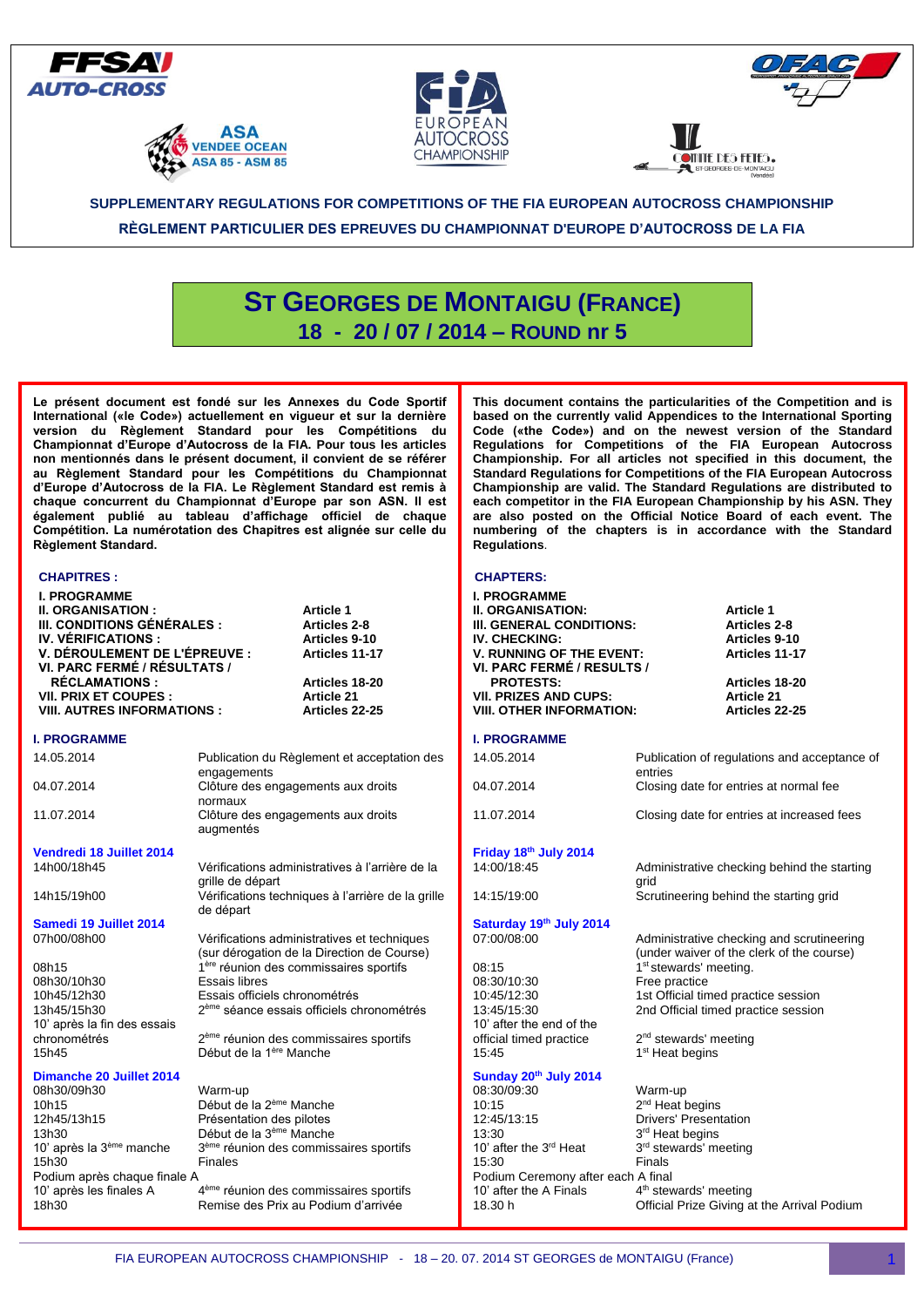## **II. ORGANISATION**

**1.1** L'Association Sportive Automobile Vendée Océan organise avec le concours du Comité des Fêtes de St Georges de Montaigu une Compétition comptant pour le Championnat d'Europe d'Autocross de la FIA conformément au Code (annexes comprises), aux Règlements d'Autocross de la FIA, aux Prescriptions Générales pour les Championnats, ainsi qu'au présent Règlement (et à tout autre Règlement pouvant être publié par les organisateurs).

## **1.2 Comité d'Organisation**

| Président :<br>Membres:                                                                                                                                                                                                                 | M. JAUD Ludo<br>M. GUILLOU Yves<br>M. MERLET Pascal<br>M. AUGEREAU Olivier<br>M. RIVIERE Nicolas                                                                                                                          | President:<br>Members:                                                                                                                                                                                                                                                                |                                                                                                                                            |
|-----------------------------------------------------------------------------------------------------------------------------------------------------------------------------------------------------------------------------------------|---------------------------------------------------------------------------------------------------------------------------------------------------------------------------------------------------------------------------|---------------------------------------------------------------------------------------------------------------------------------------------------------------------------------------------------------------------------------------------------------------------------------------|--------------------------------------------------------------------------------------------------------------------------------------------|
| Secrétariat :                                                                                                                                                                                                                           | <b>ASA VENDEE OCEAN</b><br>17 rue Lafayette BP 614<br>F-85015 La ROCHE sur YON cedex<br>Tél: +33 (0) 240 218135 / Fax: +33 (0) 251 361613<br>e-mail stgeorges.ac85@orange.fr<br>Site Web: www.comitedesfetes-stgeorges.fr |                                                                                                                                                                                                                                                                                       | Secretaria                                                                                                                                 |
|                                                                                                                                                                                                                                         |                                                                                                                                                                                                                           |                                                                                                                                                                                                                                                                                       |                                                                                                                                            |
| <b>1.3 Officiels</b><br>- Président du collège :<br>- Membres du collège :<br>- Observateur de la FIA :<br>- Délégué Technique de la FIA :<br>- Directeur de Course :<br>- Secrétaire du Collège :<br>- Directeurs de Course Adjoints : |                                                                                                                                                                                                                           | M. GRENANDER B.-Göran (SWE)<br>Mrs NOTERMANS Liliane (BEL)<br>M. KREMPFF Jean-Marie (FRA)<br>M. SLOTBOOM André (NLD)<br>M. SPEER Lutz (DEU)<br>M. AGOSTINIS Philippe (FRA)<br>Mme MAILLARD Yannicke (FRA)<br>M. BARRÉ Alain (FRA)<br>M. BOULAY Dany (FRA)<br>M. BRETAR Jean-Luc (FRA) | <b>1.3 Officials</b><br>- Chairman c<br>- Stewards:<br>- FIA Observ<br>- FIA Technio<br>- Clerk of the<br>- Secretary to<br>- Assistants ( |
|                                                                                                                                                                                                                                         | - Secrétaire Général de l'Épreuve :<br>- Commissaire Technique Responsable :                                                                                                                                              | M. FRALIN Michel (FRA)<br>M. JAMOIS Pascal (FRA)<br>M. MENOCHET Patrice (FRA)<br>M. RAINAUD Christian (FRA)<br>M. ROGER Jean-Luc (FRA)<br>M. SEMELIN Jean-Jacques (FRA)<br>M. CHAIX Gérard (FRA)                                                                                      | - General Se<br>- Chief Scrut                                                                                                              |
| - Chronométreur Responsable :<br>- Responsable de la sécurité :<br>- Médecin chef :                                                                                                                                                     | - Chargés des Relations avec les Concurrents :<br>(20032475895965)                                                                                                                                                        | M. NERAUDEAU Loïc (FRA)<br>M. GAASCH Patrice (FRA)<br>M. BARBAULT Mickael (FRA)<br>Dr ROUSSEL Jean-Paul (FRA)<br>M. PEETERS Ludo (BEL)<br>Mme BRETAR Hélène (FRA)<br>Mme MITRAC Danièle (FRA)<br>M. PAGE Jean-Luc (FRA)                                                               | - Chief Timel<br>- Safety Offic<br>- Chief Medio<br>- Drivers' Lia                                                                         |
| - Responsable de la Presse :<br>- Juges de faits :                                                                                                                                                                                      | - Ligne de départ<br>- Faux départs<br>- 1 <sup>er</sup> virage                                                                                                                                                           | Mme TOLLEMER Nathalie (FRA)<br>M. TROMAS Jacques (FRA)<br>Mme GROHEUX Corinne (FRA)<br>M. BARRÉ Alain (FRA)<br>M. JAMOIS Pascal (FRA)<br>M. OLLITRAULT Jean Paul (FRA)<br>M. RAINAUD Christian (FRA)<br>M. RIBEIRO DIAS Joël (FRA)<br>M. DEHAN Luc (FRA)<br>M. GASCARD Patrick (FRA)  | - Press Offic<br>- Judges of fa                                                                                                            |
|                                                                                                                                                                                                                                         | - Arrivée                                                                                                                                                                                                                 | M. MENOCHET Patrice (FRA)                                                                                                                                                                                                                                                             |                                                                                                                                            |

A l'exception des membres du Collège des Commissaires Sportifs, tous les officiels nominativement désignés dans ce règlement, ainsi que dans un éventuel additif, sont juges de faits.

## **1.4 Tableau d'Affichage Officiel**

Le tableau d'affichage officiel est situé à l'entrée principale du Paddock.

## **III. CONDITIONS GÉNÉRALES**

#### **2. GÉNÉRALITÉS**

**2.1** Cette Épreuve compte pour :

- Les Championnats d'Europe d'Autocross de la FIA 2014
- La Coupe des Nations d'Autocross de la FIA 2014
- La Coupe FIA Junior Buggy 2014
- Le Championnat de France Autocross Maxi Tourisme, Super Buggy et Buggy 1600.

## **II. ORGANISATION**

**1.1** The Automobile Sporting Association Vendée Océan, jointly with the Comité des Fêtes de St Georges de Montaigu will organise an FIA European Autocross Championship Competition. This Competitiont will be run in accordance with the Code (and its Appendices), the FIA Regulations for Autocross, General Prescriptions for the Championship and these Regulations (and any other Regulations which may be issued in writing by the organisers).

#### **1.2 Organising Committee** Mr JAUD Ludo Mr GUILLOU Yves Mr MERLET Pascal Mr AUGEREAU Olivier Mr RIVIERE Nicolas at : **ASA VENDEE OCEAN** 17 rue Lafayette BP 614 F-85015 La ROCHE sur YON cedex Tél : +33 (0) 240 218135 / Fax:+33 (0) 251 361613 e-mail [stgeorges.ac85@orange.fr](mailto:stgeorges.ac85@orange.fr) Website: www.comitedesfetes-stgeorges.fr of the Stewards: Mr GRENANDER B.-Göran (SWE) Mrs NOTERMANS Liliane (BEL) Mr KREMPFF Jean-Marie (FRA) - FIA Observer: Mr SLOTBOOM André (NLD) Mr SPEER Lutz (DEU) course: Mr AGOSTINIS Philippe (FRA) o the Stewards: Mrs MAILLARD Yannicke (FRA)) Clerk of the Course: Mr. BARRÉ Alain (FRA) Mr. BOULAY Dany (FRA) Mr. BRETAR Jean-Luc (FRA) Mr. FRALIN Michel (FRA) Mr. JAMOIS Pascal (FRA) Mr. MENOCHET Patrice (FRA) Mr. RAINAUD Christian (FRA) Mr. ROGER Jean-Luc (FRA) Mr. SEMELIN Jean-Jacques (FRA) ecretary of the meeting: Mr CHAIX Gérard (FRA)) ineer: Mr NERAUDEAU Loïc (FRA) keeper: Mr GAASCH Patrice (FRA) - Safety Officer: Mr BARBAULT Mickael (FRA) Dr ROUSSEL Jean-Paul (FRA) ison Officers:<br>(1 0032475895965) Mr PEETERS Ludo (BEL) Mrs BRETAR Héléne (FRA) Mrs MITRAC Daniéle (FRA) Mr PAGE Jean-Luc (FRA) Mrs TOLLEMER Nathalie (FRA) Mr TROMAS Jacques (FRA) - Press Officer: Mrs GROHEUX Corinne (FRA) act: - Startline Mr. BARRÉ Alain (FRA) - False Start Mr. JAMOIS Pascal (FRA) Mr. OLLITRAULT Jean Paul (FRA) Mr. RAINAUD Christian (FRA) Mr. RIBEIRO DIAS Joël (FRA) - Turn 1 Mr. DEHAN Luc (FRA) Mr. GASCARD Patrick (FRA)

- Finish Mr. MENOCHET Patrice (FRA)

With the exception of the stewards of the meeting, all officiels designated by name in these supplementary regulations, as well as in a possible bulletin, are judges of facts.

#### **1.4 Official Notice Board**

The Official Notice Board will be located at the main entrance of the Paddock

**III. GENERAL CONDITIONS 2. GENERAL**

- **2.1** This Competition will count for:
- The 2014 FIA European Autocross Championship
- FIA 2014 FIA Autocross Nations Cup
- FIA 2014 FIA Cup for Junior Buggy
- French Championship Autocross Maxi Tourisme, Super Buggy and Buggy 1600.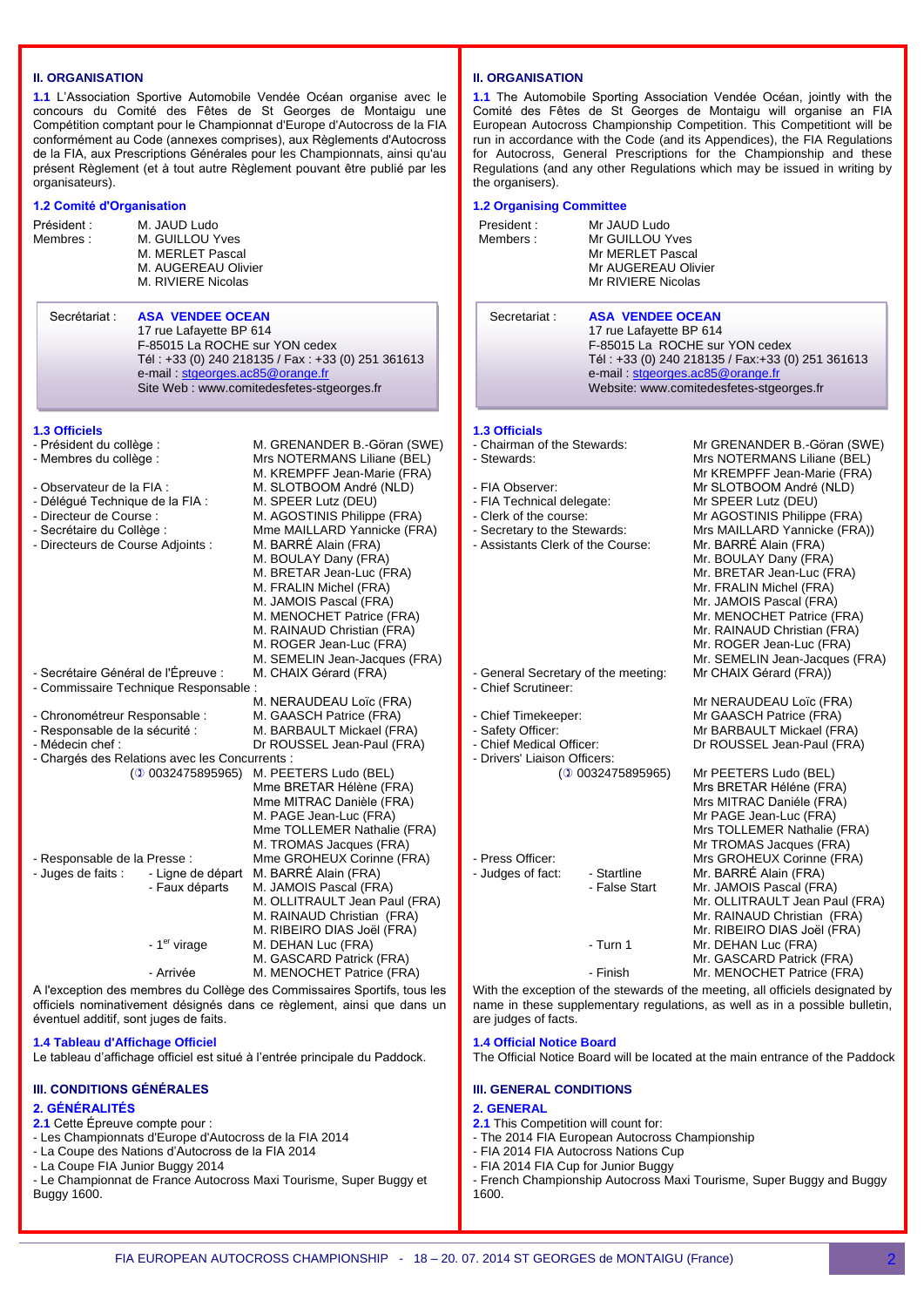### **3. DESCRIPTION DU CIRCUIT**

Lieu : Circuit du Bouvreau – St Georges de Montaigu (85) France Téléphone : +33 (0)240218135

| Longueur:           | 919 m                                                      |
|---------------------|------------------------------------------------------------|
| Largeur au départ : | 16 <sub>m</sub>                                            |
| Largeur maximum :   | 18 <sub>m</sub>                                            |
| Largeur minimum :   | 13 <sub>m</sub>                                            |
| Emplacement:        | 3 km de St Georges de Montaigu                             |
|                     | 40 km Sud de Nantes (44)                                   |
|                     | Sortie Autoroute no 4 "Montaigu"                           |
|                     | Point GPS Entrée Paddock : 1° 18' 41" O / 46° 55' 16" N    |
|                     | Point GPS Accueil Officiels : 1° 18' 14" O / 46° 55' 15" N |

#### **5. BULLETINS D'ENGAGEMENTS – ENGAGEMENTS**

**5.1** Toute personne désirant participer à l'Épreuve doit envoyer la demande ci-jointe dûment remplie au secrétariat :

**ASA VENDEE OCEAN – BP 614 F-85015 La Roche sur Yon cedex Fax : +33 (0)251 361613 e-mail : [stgeorges.ac85@orange.fr](mailto:stgeorges.ac85@orange.fr)**

## *avant le 11.07.2014.*

#### **Information**

La réservation des places dans le paddock sera mise en place à partir du 07.07.2014 sur le site [www.comitedesfetes-stgeorges.fr](http://www.comitedesfetes-stgeorges.fr/) (accessible uniquement après paiement des droits d'engagement).

**5.8** Le nombre maximum de partants sera de 140.

Le nombre maximum de partants pour la course annexe est de 30 en Maxi Tourisme.

#### **6. DROITS D'ENGAGEMENT**

**6.1** Le montant des droits d'engagement est de :

a) 1ère date de clôture des engagements : le 04.07.2014

150 € (droit 100 € + 50 € frais de paddock – tout inclus)

b) 2<sup>ème</sup> date de clôture des engagements : le 11.07.2014

250 € (droit 200 € + 50 € frais de paddock – tout inclus)

**Le montant des droits d'engagement devra être payé avant le 04.07.2014 (1ère date de clôture) ou le 11.07.2014 (2ème date de clôture) au compte bancaire :**

#### **Société Générale code IBAN : FR76 3000 3017 4000 0372 6231 468 BIC SOGEFRPP**

#### **Pensez à indiquer le nom du pilote lors du virement.**

Comme la demande d'engagement du pilote et la confirmation de l'inscription de l'organisateur sont considérés comme un contrat, le Pilote qui ne viendra pas à la Compétition doit obligatoirement présenter ses excuses motivées aussi vite que possible. **Le droit d'engagement est** 

**payable avant le 11.07.2014.**

**6.2** Des droits supplémentaires fixés à 150 € pourront être exigés d'un concurrent refusant d'arborer la publicité du sponsor de l'organisateur.

## **Publicité organisateur : Conseil Général**

**6.3** Les droits d'engagements ne seront remboursés que : a) dans le cas d'un refus d'engagement,

b) au cas où la Competition n'aurait pas lieu,

c) si le Concurrent déclare forfait avant le lundi précédant la Compétition. Si le forfait est annoncé entre ce lundi et l'ouverture des vérifications administratives, seuls 50 % des droits d'engagement seront remboursés.

#### **7. ASSURANCES**

L'ASA Vendée Océan a conclu un contrat d'assurance avec la société COVEA Assurances. L'engagement comprend l'assurance pour la réparation des dommages corporels autres que ceux relevant de la Responsabilité Civile automobile, à hauteur de 6 100 000 €.

#### **IV. VÉRIFICATIONS**

#### **10. VÉRIFICATIONS TECHNIQUES**

**10.2 Bruit**

Pour toutes les voitures est imposée une limite de 100 dB.

## **V. DÉROULEMENT DE L'ÉPREUVE**

## **12. ESSAIS ET BRIEFING DES PILOTES**

**12.1** Des essais libres, de même que deux séances d'essais qualificatifs, l'une organisée dans l'ordre des numéros, l'autre en ordre inverse, sont obligatoires dans chaque division.

La séance d'essais libres sera disputée sur 4 tours minimum.

Chaque séance d'essais qualificatifs comporte un maximum d'1 voiture tous les 120 m sur la piste. Elle est arrêtée 4 tours après l'entrée de la première voiture sur la piste, mais seuls les temps à partir du 2<sup>e</sup> tour comptent. Le meilleur temps au tour à l'issue de toutes les séances d'essais qualificatifs détermine la place des Pilotes au départ de la première Manche. En cas d'égalité, le deuxième meilleur temps au tour des Pilotes ex-aequo permet de déterminer leur place sur la grille de

#### **3. DESCRIPTION OF THE CIRCUIT**

Place: Circuit du Bouvreau - St Georges de Montaigu (85) France Tel: +33 (0)240218135

| Length:                      | 919 <sub>m</sub> |                                                               |
|------------------------------|------------------|---------------------------------------------------------------|
| Width of start:              | 16 m             |                                                               |
| Maximum width:               | 18 <sub>m</sub>  |                                                               |
| Minimum width:               | 13 <sub>m</sub>  |                                                               |
| Location:                    |                  | 3 km from St Georges de Montaigu                              |
|                              |                  | 40 km South of Nantes (44)                                    |
|                              |                  | Highway Exit nr 4 "Montaigu"                                  |
|                              |                  | Paddock Main entrance GPS Point: 1° 18' 41" O / 46° 55' 16" N |
| Officials welcome GPS Point: |                  | 1° 18' 14" O / 46° 55' 15 N                                   |

#### **5. ENTRY FORMS – ENTRIES**

**5.1** Anybody wishing to take part in the Competition must send the attached entry form duly completed to the Secretariat at:

**ASA VENDEE OCEAN – BP 614 F-85015 La Roche sur Yon cedex Fax: +33 (0)251 361613 e-mail: [stgeorges.ac85@orange.fr](mailto:stgeorges.ac85@orange.fr)**

## *before the 11.07.2014.*

## **Information**

The system for booking parking places in paddock will be available on 07.07.2014 on website [www.comitedesfetes-stgeorges.fr](http://www.comitedesfetes-stgeorges.fr/) (only after paiment of the entry fees).

**5.8** The maximum number of starters will be 140.

The maximum number of entries for the support race will be 30 in Maxi Tourisme.

## **6. ENTRY FEES**

**6.1** The entry fee is:

a) 1<sup>st</sup> closing date of entries: 04.07.2014

150 € (Entry fee 100 € + 50 € paddock fee – all included)

b)  $2<sup>nd</sup>$  closing date of entries: 11.07.2014

250 € (Entry fee 200 € + 50 € paddock fee – all included)

**The Entry Fee must paid in advance before 04.07.2014 (1st closing date) or 11.07.2014 (2nd closing date) to the following Bank Account:**

#### **Société Générale IBAN Code: FR76 3000 3017 4000 0372 6231 468 BIC SOGEFRPP**

#### **Remember to indicate the name of the driver with the transfer.**

As the entry form from the Driver and the confirmation of the ecceptance from the organiser is considered as a contract, the Driver, not coming to the Competition, has to apologise giving the reason as soon as possible. **The entry fee will be paid before 11.07.2014, closing date for entries.**

**6.2** Additional fee for competitor who refuses to carry the organiser's sponsor's advertising: 150 €

### **Organiser's advertising: Conseil Général**

**6.3** Entry fees may be refunded only:

a) to candidates who are not accepted,

b) in the case of the Competition not taking place.

c) if the Competitor withdraws his entry no later than the Monday before the Competition. If the withdrawal is announced to the organiser between that Monday and the opening of the administrative checking, 50 % only of the entry fee will be refunded.

#### **7. INSURANCE**

The ASA Vendee Ocean has contracted with the insurance company COVEA Insurance. The entry fee includes the insurance for the compensation for the body damages others that those concerning automobile Civil Liability, with height of 6.100.000 €.

#### **IV. CHECKING**

#### **10. SCRUTINEERING 10.2 Noise**

For all cars, a limit of 100 dB is imposed.

## **V. RUNNING OF THE COMPETITION**

#### **12 . PRACTICE AND DRIVERS' BRIEFING**

**12.1** Free practice and two qualifying practice sessions, one organised in order of the numbers and the second in reverse order, are obligatory in each Division.

The Free Practice session will be run over 4 laps minimum.

There must be no more than 1 car at each of 120m of the track in each qualifying practice session, which will last for 4 laps from the entry of the first car onto the track, but only the times starting from the 2nd lap will count. The best lap time from all the qualifying practice sessions determines the starting positions for the first Heat. In the event of a tie, the next best lap time of the Drivers who have tied determines the starting positions.